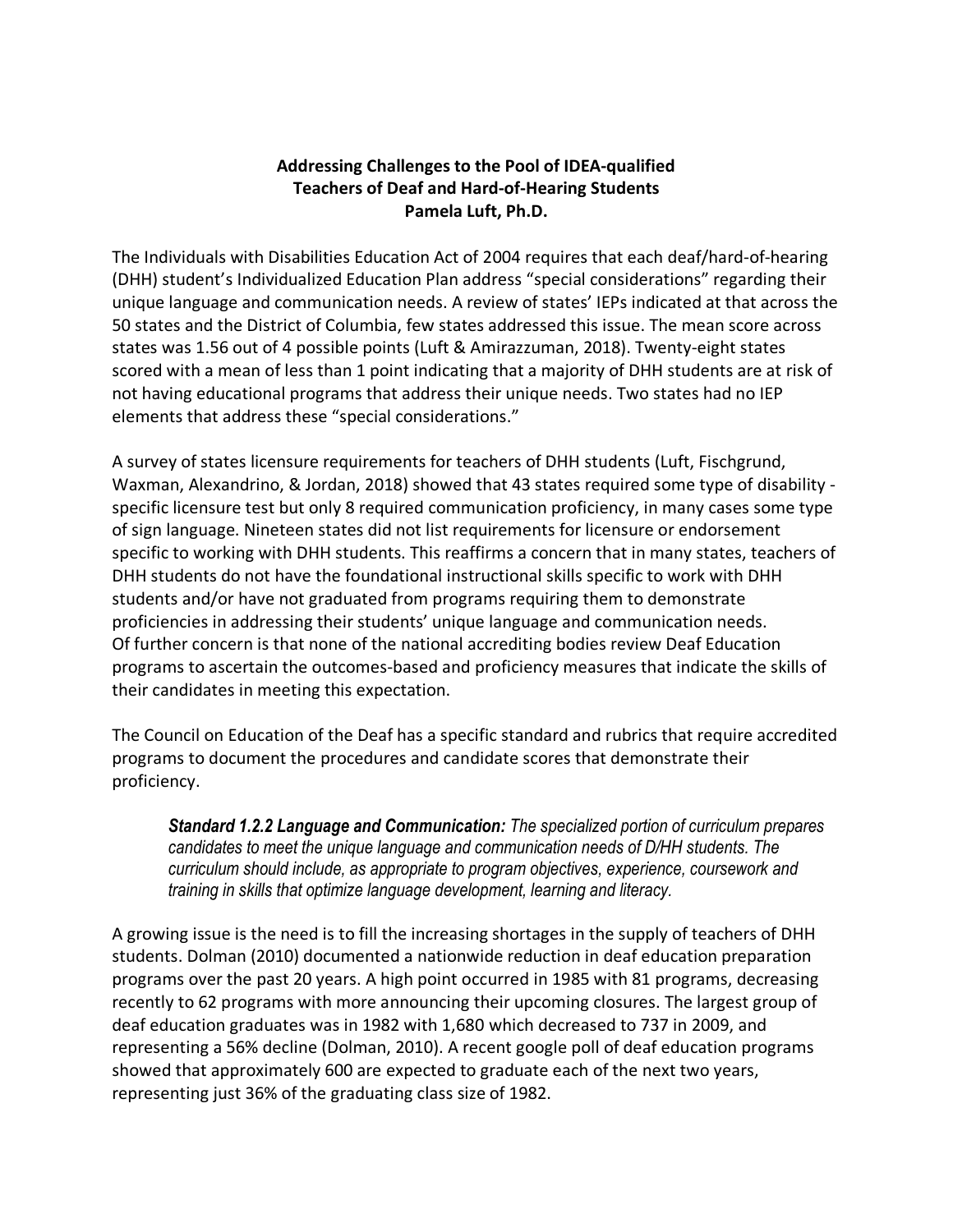In contrast, enrollment of DHH students has remained quite stable at 1.3 to 1.1% of the special education population (U. S. Department of Education, 1995; 2016). IDEA data indicate that services were provided to 64,110 DHH students during 1993-94 and to 64,812 students in 2017- 18 (U.S. Dept. of Education, 1995, 2017), suggesting relatively stable and ongoing needs for disability-specific services for DHH students. The closure of programs has led to substantially increasing ratios of DHH students to teachers, with the lowest occurring in 1976 at 30:1. This has increased every year thereafter with recent data (2006) showing a ratio of 56:1 (Dolman, 2010). Given the current number of DHH students and the shrinking number of graduates, these ratios could be expected to rise substantially.

.

These trends are exacerbated by current retirement rates with the largest impacts to be on health care and education professions (Dohm, 2000). Employment demographics indicate that baby-boomers made up approximately 40% of the labor market in 2008 with retirements between 2010 and 2020 expected to be the largest since WWII (Aaronson & Meckel, 2008). The reduction in teacher training programs and deaf education graduates on conjunction with the overall stability of the DHH student population indicates a substantial deficit in the number of teachers available to work with DHH students, verified by the number of requests for teachers. These outcomes regarding the significantly reduced pool of applicants in conjunction with state data on the relatively poor compliance in addressing the IDEA 2004 language and communication considerations on the IEP, and the frequent lack of state required communication proficiencies or disability-specific licensure suggests that many DHH students are not receiving the quality of instruction as mandated under the ESSA 2015 and IDEA 2004 legislations.

Districts can no longer rely upon state teacher preparation programs, licensed by the state given the growing number of program closures. Neither can they rely on state licensure requirements when reviewing candidates from out-of-state, for ensuring that applicants have the necessary training to meet the educational needs of DHH students and to write appropriate IEP plans that address the four "special considerations" required by IDEA 2004.

## **References**

- Aaronson, D., & Meckel, K. (2008). The Impact of Baby Boomer Retirements on Teacher Labor Markets. Chicago Fed Letter. Number 254. *Federal Reserve Bank of Chicago*.
- Dohm, A. (2000). Gauging the labor force effects of retiring baby-boomers. *Monthly Lab. Rev.*, *123*, 17.
- Dolman, D. (2010). Enrollment trends in deaf education teacher preparation programs, 1973– 2009. *American Annals of the Deaf, 155(3),* 353-359.
- Individuals with Disabilities Education Act Amendments of 2004. Pub. L. 108-446, 20 U.S.C. § 1400 *et seq.*
- Luft, P., & Amiruzzaman, S. (2018). Examining states' compliance in meeting IDEA requirements for deaf and hard-of-hearing students. *Journal of Disability Policy Studies, 29(1),* 32–42. DOI: 10.1177/1044207317751